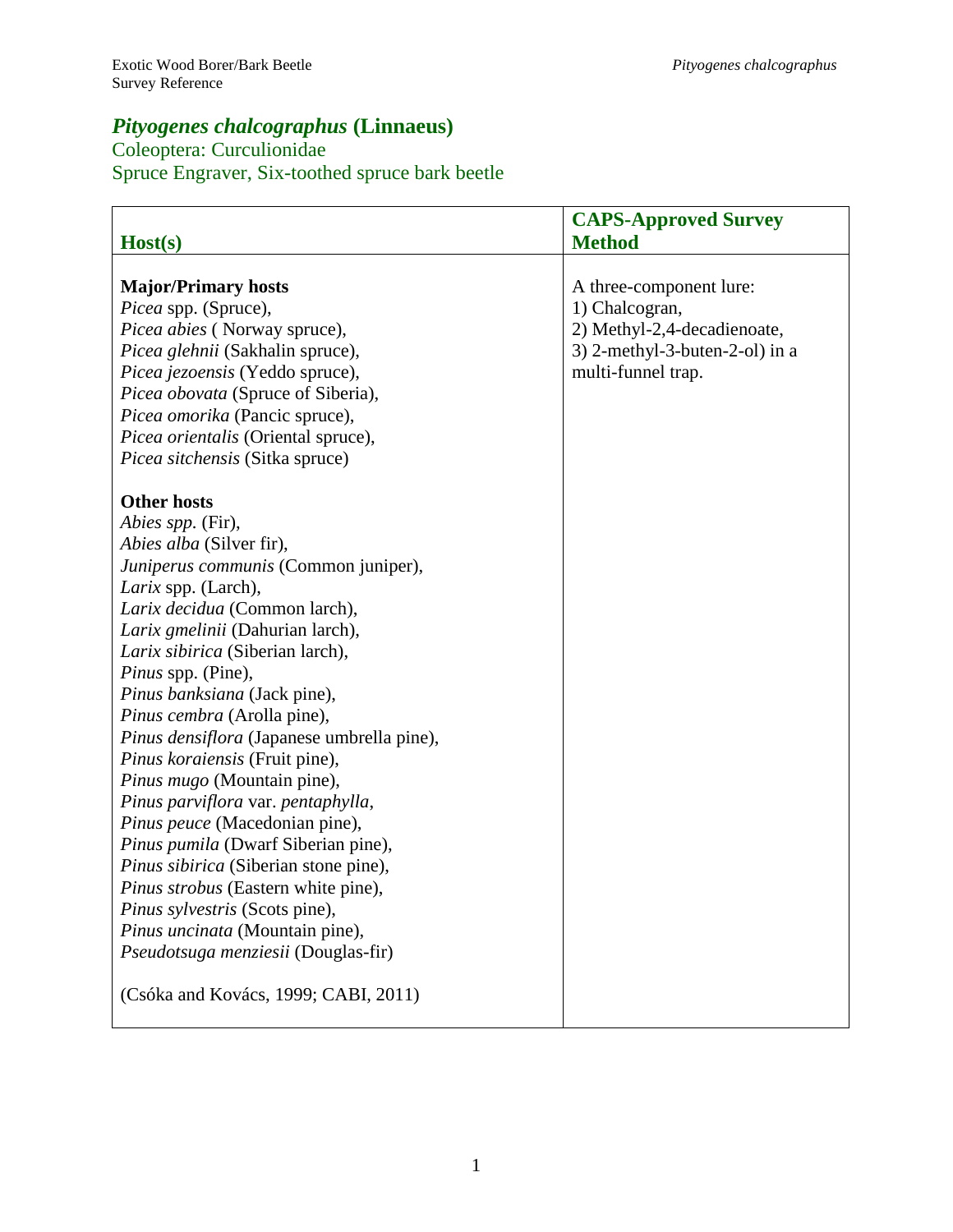## **Reason for Inclusion in Manual**

*Pityogenes chalcographus* was a target species in the original EWB/BB National Survey Manual.

#### **Pest Description Adults:**

*Pityogenes chalcographus* is a small species, 1.6- 2.9 mm (approx.  $\frac{1}{16}$  to  $\frac{1}{8}$  in), with a moderately excavated elytral declivity bearing 3 conical teeth (males) or 3 smaller teeth (females) (Cavey et al., 1994). Adults are shiny and elongated (Kolk and Starzyk, 1996). Color is black or bicolored, with black in front and red-brown on the latter half (Cavey et al., 1994).





*P. chalcographus* adult (Maja Jurc, University of Ljubljana, Bugwood.org)

Adult *Pityogenes chalcographus*. (John Beyers, USDA-APHIS).



*P. chalcographus* adult (Maja Jurc, University of Ljubljana, Bugwood.org)

## **Biology and Ecology**

This species overwinters as an adult and occasionally as a larva or pupa. *P. chalcographus* has one to two generations per year, depending on the weather (Kolk and Starzyk, 1996).

First generation adults fly from April to May, while second generation adults fly from July to August (Kolk and Starzyk, 1996). Mating occurs mainly in cut branchwood, although it may also occur in the stems and crowns of weakend trees (Browne, 1968).

The species is polygamous (Browne, 1968). After the nuptial chamber is completed and mating has occurred, 3 to 8 egg galleries are formed leading off of the nuptial chamber. This can give the feeding chambers a star shape. Egg galleries can be up to 6 cm (approx.  $2^{3}/_8$  in) long and 1 mm ( $\langle 1/16 \text{ in } \rangle$ ) wide while larval galleries can be 2 to 4 mm (approx.  $\frac{1}{16}$  to  $\frac{3}{16}$  in) long. The full gallery consists of a central nuptial chamber (inhabited by the male), 2 to 6 egg galleries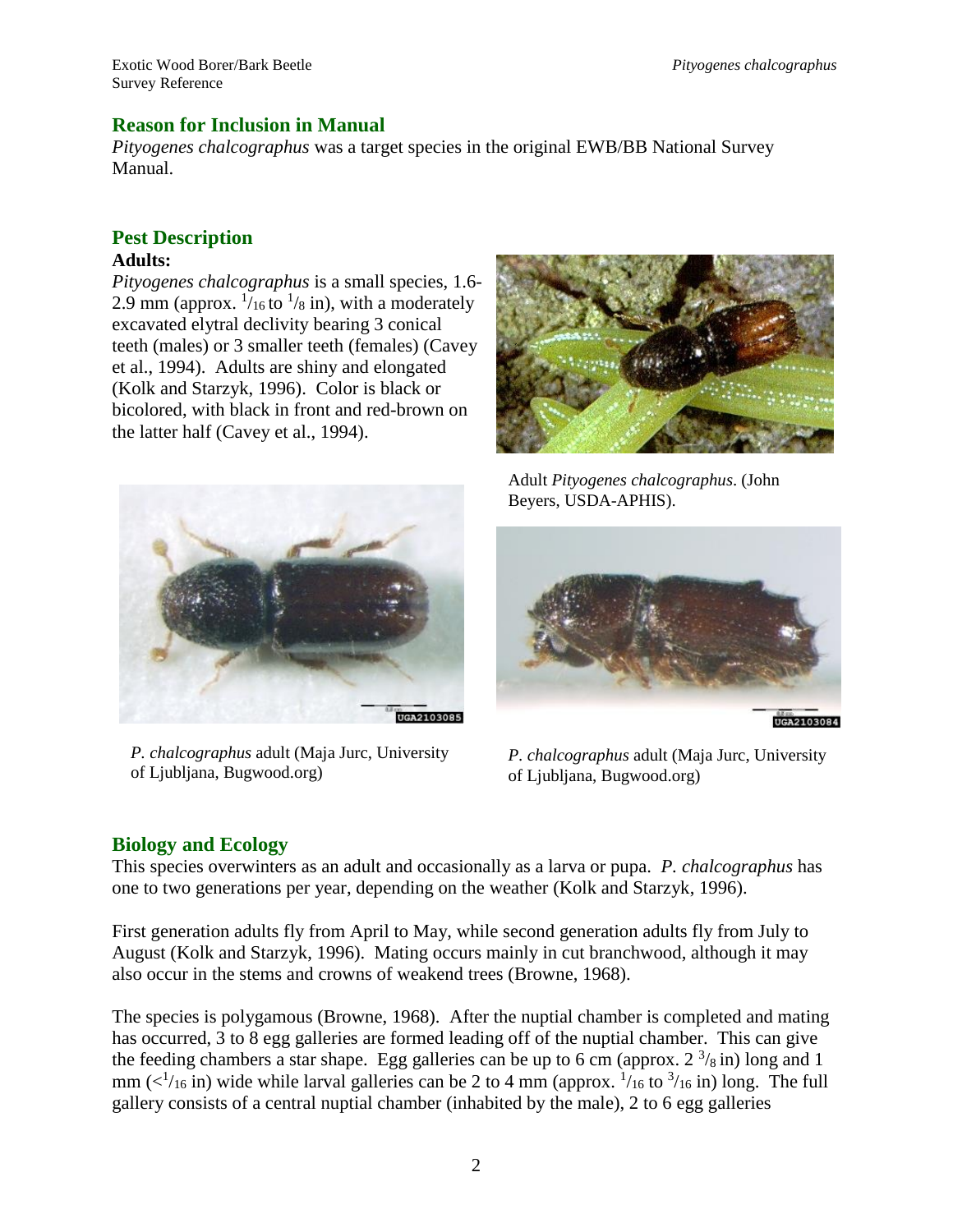(inhabited by the females), and individuals short, and separated larval galleries which each end in a pupal chamber (Browne, 1968). Mature larvae can pupate in the sapwood (when bark is thin) or in the phloem (when bark is thick). Maturation feeding is required for sexual maturity (Kolk and Starzyk, 1996).

## **Countries of Origin**

According to the CABI (2011) this species is native to: Austria, Belgium, Bosnia and Herzegovina, Bulgaria, China, Croatia, Czech Republic, Denmark, Estonia, Finland, France, Germany, Hungary, Italy, Japan, Korea, Latvia, Lithuania, Macedonia, Mongolia, the Netherlands, Norway, Poland, Romania, Russia, Serbia, Slovakia, Slovenia, Sweden, Switzerland, Turkey, and Ukraine.

## **Current Distribution**

This species is present in: Algeria, Austria, Belarus, Belgium, Bosnia and Herzegovina, Bulgaria, China, Croatia, Czech Republic, Denmark, Estonia, Finland, France, Germany, Greece, Hungary, Ireland, Israel, Italy, Japan, Korea, Latvia, Lithuania, Macedonia, Moldova, Mongolia, the Netherlands, Norway, Poland, Romania, Russia, Serbia, Slovakia, Slovenia, Spain, Sweden, Switzerland, Turkey, and Ukraine (Alonzo-Zarazaga, 2004; CABI, 2011).

This species has been intercepted in Canada, Jamaica, Puerto Rico, and the United States (CABI, 2011).

## **Distribution in United States**

Haack (2001) states that *Pityogenes chalcographus* has been intercepted in Georgia, Kentucky, Louisiana, New York, and Texas. *P. chalcographus* is not known to be established in the United States (Baez, 2008).

Maryland reported positive data in 2007 but has not surveyed since (K. Handy, personal communication, 2009). According to NAPIS survey data, no other state besides Maryland has reported positive data (K. Handy, personal communication, 2009).

## **Pathway**

*P. chalcographus* has been intercepted hundreds of times in the United States. Most interceptions occurred in general cargo but also occurred in baggage, holds and mail (AQAS, accessed October 10, 2009). Almost all interceptions occurred on wood products including solid wood packing material, dunnage, and pallets (AQAS, accessed October 10, 2009).

## **Pathogens Vectored**

From "NPAG Report: *Pityogenes chalcographus* Linnaeus: Sixtoothed Spruce Bark Beetle" (Baez, 2008):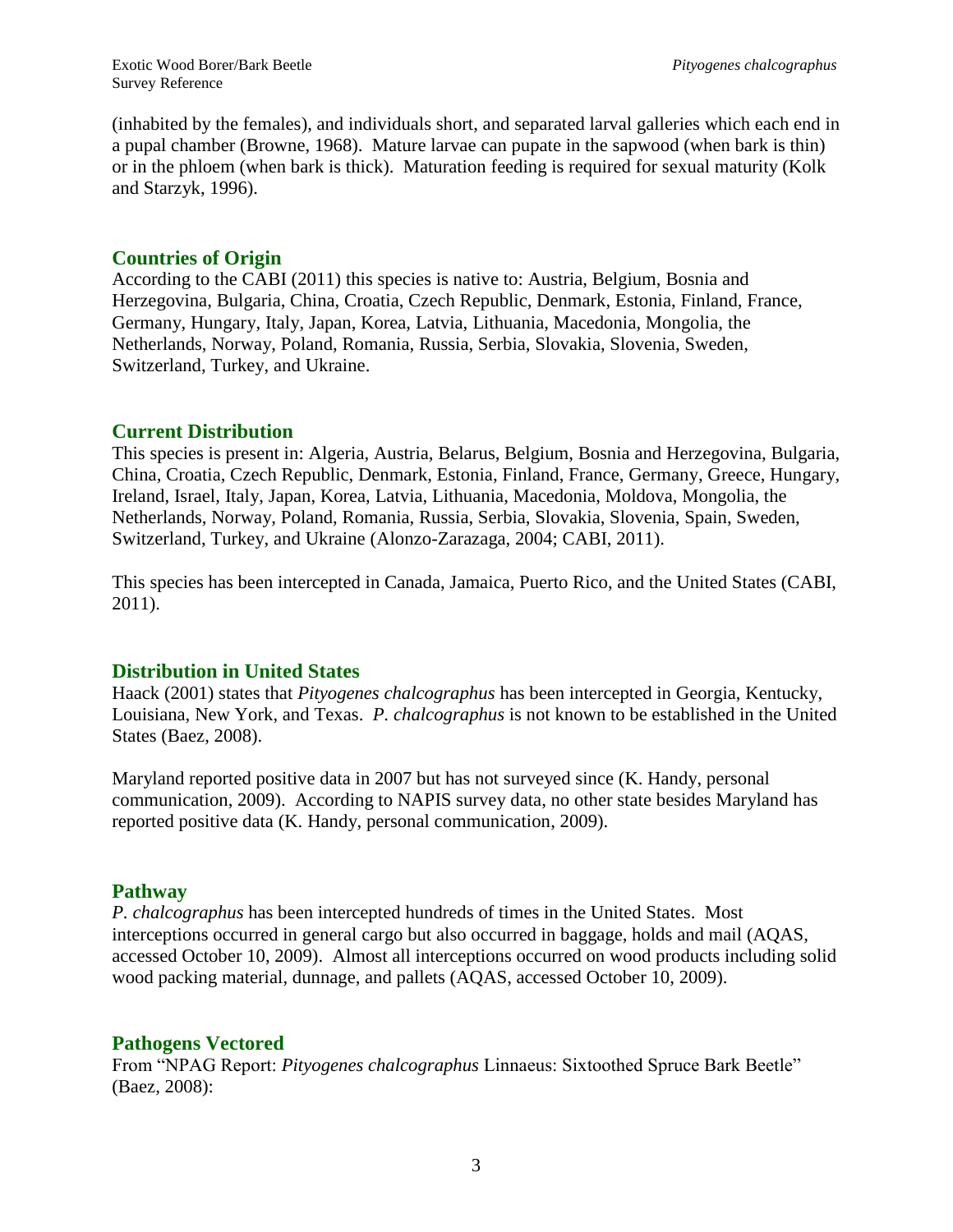*"Pityogenes chalcographus* is intimately associated with blue-stain fungi (Ophiostomatales: Ophiostomataceae) (CABI, 2007). The blue-stain fungi associated with *P. chalcographus* are *Ceratocystiopsis minuta*, *Ceratocystis polonica, Graphium fimbriisporum, G. pseudormiticum, Leptographium* **sp.,** *Ophiostoma ainoae, O. araucariae, O bicolor, O. cucullatum, O. floccosum, O. neglectum, O. penicillatum, O. piceae, O. piceaperdum, O. serpens, O. stenoceras, Pesotum* **sp.** (fungal species in bold are commonly associated with *P. chalcographus*) (Kirisits, 2004)."

## **Damage**

From "Smaller European spruce bark beetle - Pityogenes chalcographus L." (Kolk and Starzyk, 1996):

*"P. chalcographus* is one of the most dangerous pests of Norway spruce. This species is of a high importance in young stands weakened by defoliators, where it can occur and cause damage itself. At high density population, it attacks also healthy trees, therefore preparing the breeding material for *I. typographus*. It can infest small-sized timber and windthrows."



Gallery damage (Maja Jurc, University of Ljubljana, Bugwood.org)

## **Survey**

#### **1.1 Survey Site Selection**

Identify known or prospective hosts of *P. chalcographus* and follow the general instructions on **General Site Considerations for Trap Placement** in the manual section **Planning a Survey**.

*P. chalcographus* "prefers the thin barked parts of the stem, and is therefore most common on younger trees or on the upper parts of older trees" (Walker, 2007). *P. chalcographus* "prefers sites only slightly exposed to the sunshine" (Kolk and Starzyk, 1996).

## **1.2 Trap and Lure**

The CAPS-approved survey method for *Pityogenes chalcographus* is a three-component lure (1) Chalcogran, (2) Methyl-2,4-decadienoate, and (3) 2-methyl-3-buten-2-ol) in a multi-funnel trap (Byers et al., 1998; Byers et al., 1990).

Chalcogran and methyl-2,4-decadienoate are two male-produced pheromones emitted by *Pityogenes chalcographus* (Byers et al., 1998; Byers et al., 1990)*.* This combination is used by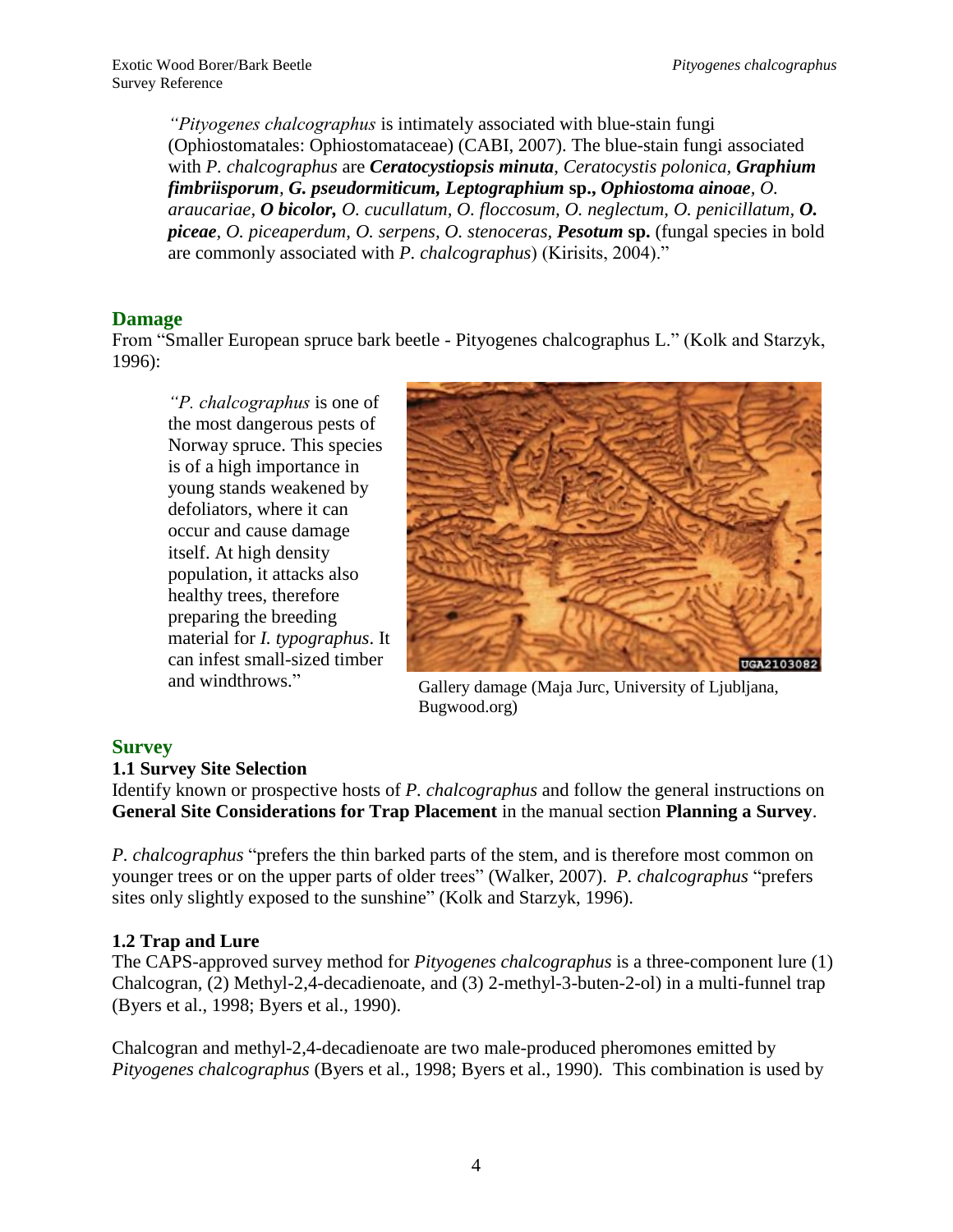the insect to cause an aggregation response. The 2-methyl-3-buten-2-ol is a major volatile found in pine trees and is an attractant for other similar bark beetle species.

The release rate of this lure is highly temperature-dependent. However, CAPS has listed a conservative length of effectiveness (8 weeks) that will be effective for even the warmest climates in the CAPS community.

IPHIS Survey Supply Ordering System Product Names:

- 1) *Pityogenes chalcographus* Lure
- 2) Multi-funnel Trap, 12 Funnel, Wet or
- 3) Multi-funnel Trap, 8 Funnel, Wet

#### **1.3 Trap Placement**

Follow the general instructions on **Trap Placement** and **Trap Setup** for multi-funnel traps in the manual section **Conducting a Survey**. Kolk and Starzyk (1996) recommend placing traps in sunny areas at the edge of the forest and hanging traps as high as possible.

#### **1.4 Time of year to survey**

In southwestern Slovenia, *P. chalcographus* has two main generations per year and may also produce two sister generations (Jurc et al., 2006). In Slovenia, surveys occur from mid-April through early September (Jurc et al., 2006). Peak trap catches for the winter generation occurred in early June and in early July for the summer generation (Jurc et al., 2006).

## **Identification**

#### **CAPS-Approved Method:**

Morphological: Examine specimens under a good quality, high powered (preferably with up to 90X) dissecting microscope, with the help of screening aids and a reference collection. Use screening aid for relevant geographical area.

#### **Mistaken Identities:**

*P. chalcographus* can be mistaken for other families of small beetles with the naked eye as well as other Scolytinae, *Orthotomicus* spp., *Pityogenes* spp., and *Pityokteines* spp. In the northeastern United States, it may be mistaken for *Pityogenes bidentatus* or *Pityogenes hopkinsi*.

## **Resources and High Resolution Images**

#### **Images**

http://www.forestryimages.org/browse/subthumb.cfm?sub=4147&Start=1&display=60&sort=2

#### **Screening aids**

Cavey, J., S. Passoa, and D. Kucera. 1994, Screening Aids for Exotic Bark Beetles in the Northeastern United States. NA-TP-11-94. Northeastern Area: U.S. Department of Agriculture, Forest Service.

[http://caps.ceris.purdue.edu/screening/exotic\\_bark\\_beetles\\_of\\_northeast](http://caps.ceris.purdue.edu/screening/exotic_bark_beetles_of_northeast).